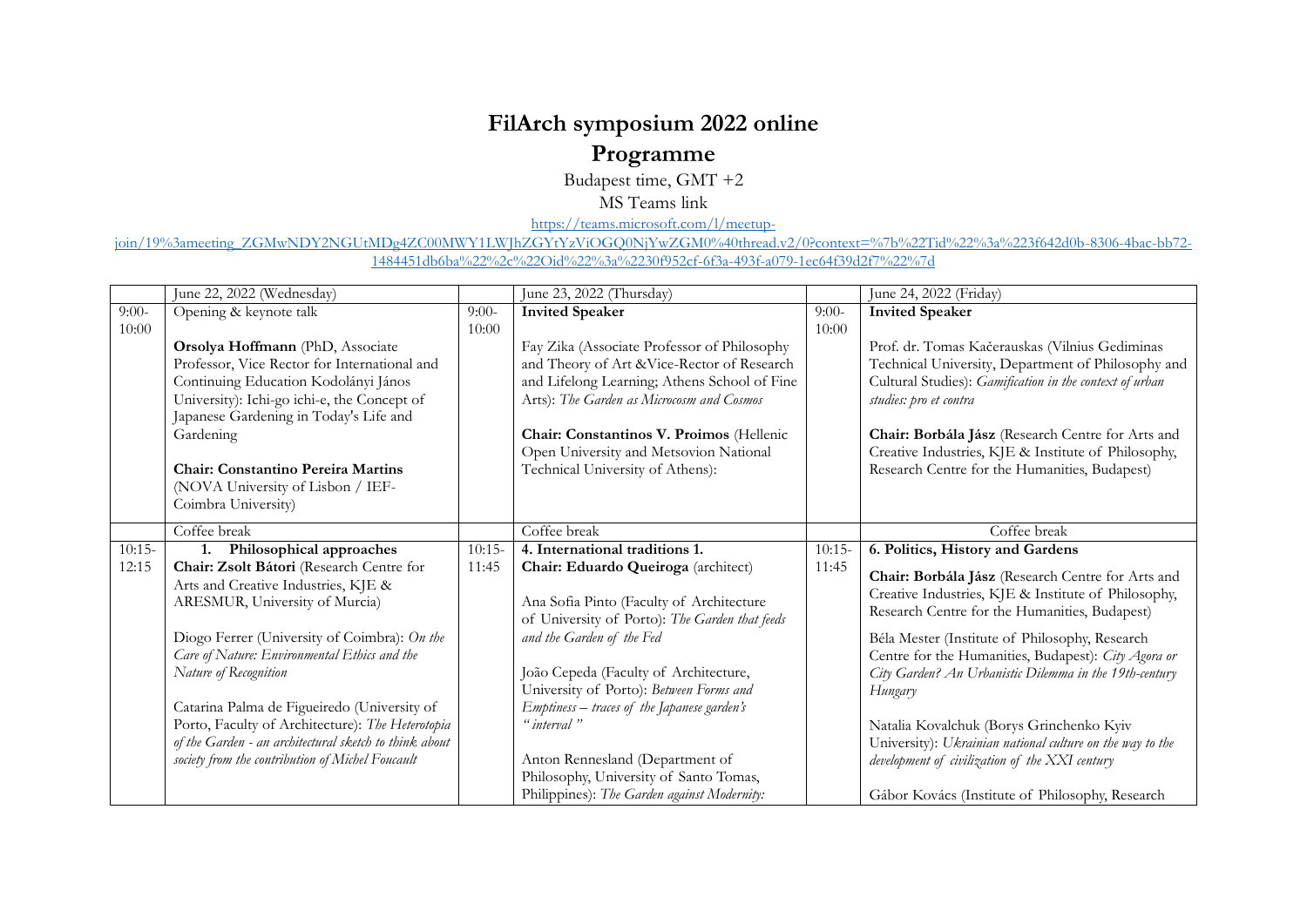|                   | Max van der Heijden (Tilburg University, the<br>Netherlands): Nietzsche and the 'tragic-idyllic'<br>artwork: a garden aesthetic that engages with the<br>ecological crisis?<br>Ferenc Hörcher (Research Institute for<br>Politics and Government, University of<br>Public Service; Institute of Philosophy,<br>Research Centre for the Humanities,<br>Budapest): Sir Roger Scruton on the Aesthetics of<br>Gardens and Farm Life                                                                                                                                 |                   | Lahore, Paris, and Kyoto                                                                                                                                                                                                                                                                                                                                                                                                                                                                                                                       |                   | Centre for the Humanities, Budapest): Machine versus<br>$Garden - the ideas of metropolis and regional city in the$<br>thought of Lewis Mumford                                                                                                                                                                                                                                                                                                                                                                                                                           |
|-------------------|------------------------------------------------------------------------------------------------------------------------------------------------------------------------------------------------------------------------------------------------------------------------------------------------------------------------------------------------------------------------------------------------------------------------------------------------------------------------------------------------------------------------------------------------------------------|-------------------|------------------------------------------------------------------------------------------------------------------------------------------------------------------------------------------------------------------------------------------------------------------------------------------------------------------------------------------------------------------------------------------------------------------------------------------------------------------------------------------------------------------------------------------------|-------------------|---------------------------------------------------------------------------------------------------------------------------------------------------------------------------------------------------------------------------------------------------------------------------------------------------------------------------------------------------------------------------------------------------------------------------------------------------------------------------------------------------------------------------------------------------------------------------|
|                   | Lunch break                                                                                                                                                                                                                                                                                                                                                                                                                                                                                                                                                      |                   | Lunch break                                                                                                                                                                                                                                                                                                                                                                                                                                                                                                                                    |                   | Lunch break                                                                                                                                                                                                                                                                                                                                                                                                                                                                                                                                                               |
| $13:00-$<br>14:30 | 2. About nature and landscape 1.<br>Chair: Diogo Ferrer (University of<br>Coimbra)<br>Marco Damonte (Università degli Studi di<br>Genova): Gardens, Landscapes and the History of<br>Philosophy<br>Joaquim Braga (University of Coimbra,<br>Institute for Philosophical Studies (IEF),<br>Department of Philosophy,<br>Communication, and Information.): Georg<br>Simmel's landscape theory<br>Ana Muñoz López (Politécnico di Bari and<br>Universidad de Valladolid): The craftsmanship of<br>landscape: subtle architectural interventions in the<br>landscape | $12:30-$<br>14:00 | 5. International traditions 2.<br>Chair: Vítor Oliveira Alves (Centro de<br>Estudos Arnaldo Araújo-ESAP, ISMAT)<br>Christos Montsenigos (School of<br>Architecture, National Technical University<br>of Athens): On Fear, Space and Moving<br>Landscapes: The case of the Achuar garden<br>Julio Barea Pastore (University of Brasília,<br>Brazil): The Jardim de Sequeiro Project<br>Tiago de Jesus Sousa (Federal University of<br>Amazonas, Brazil): Promiscuous gardens: an<br>aesthetic phenomenological description of Islamic<br>garden | $12:30-$<br>14:00 | 7. Symbolic gardens<br>Chair: Constantino Pereira Martins (NOVA<br>University of Lisbon / IEF- Coimbra University)<br>Basia Nikiforova (Lithuanian Culture Research<br>Institute, Department of Contemporary<br>Philosophy): Ludwig Wittgenstein Gardenership: between<br>Sacrum and Profanum<br>Luciano Pessoa (Faculty of Architecture and<br>Urbanism, University of São Paulo): About Inner<br>Worlds, Landscapes, and the Nature of the Gaze<br>Sérgio Pinto Amorim (Faculty of Architecture of<br>University of Porto): Hortus Conclusus: from Eden to<br>Metapolis |
|                   | Coffee break                                                                                                                                                                                                                                                                                                                                                                                                                                                                                                                                                     |                   | Coffee break                                                                                                                                                                                                                                                                                                                                                                                                                                                                                                                                   |                   | Coffee break                                                                                                                                                                                                                                                                                                                                                                                                                                                                                                                                                              |
| $14:45-$<br>16:45 | 3. About nature and landscape 2.<br>Chair: Constantino Pereira Martins<br>(NOVA University of Lisbon / IEF-<br>Coimbra University)                                                                                                                                                                                                                                                                                                                                                                                                                               | $14:15-$<br>16:15 | 6. Artistic perspectives<br>Chair: Constantinos V. Proimos (Hellenic<br>Open University and Metsovion National<br>Technical University of Athens)                                                                                                                                                                                                                                                                                                                                                                                              | $14:15-$<br>15:45 | 8. Authors Architects or case studies<br>Chair: Eduardo Queiroga (architect)                                                                                                                                                                                                                                                                                                                                                                                                                                                                                              |